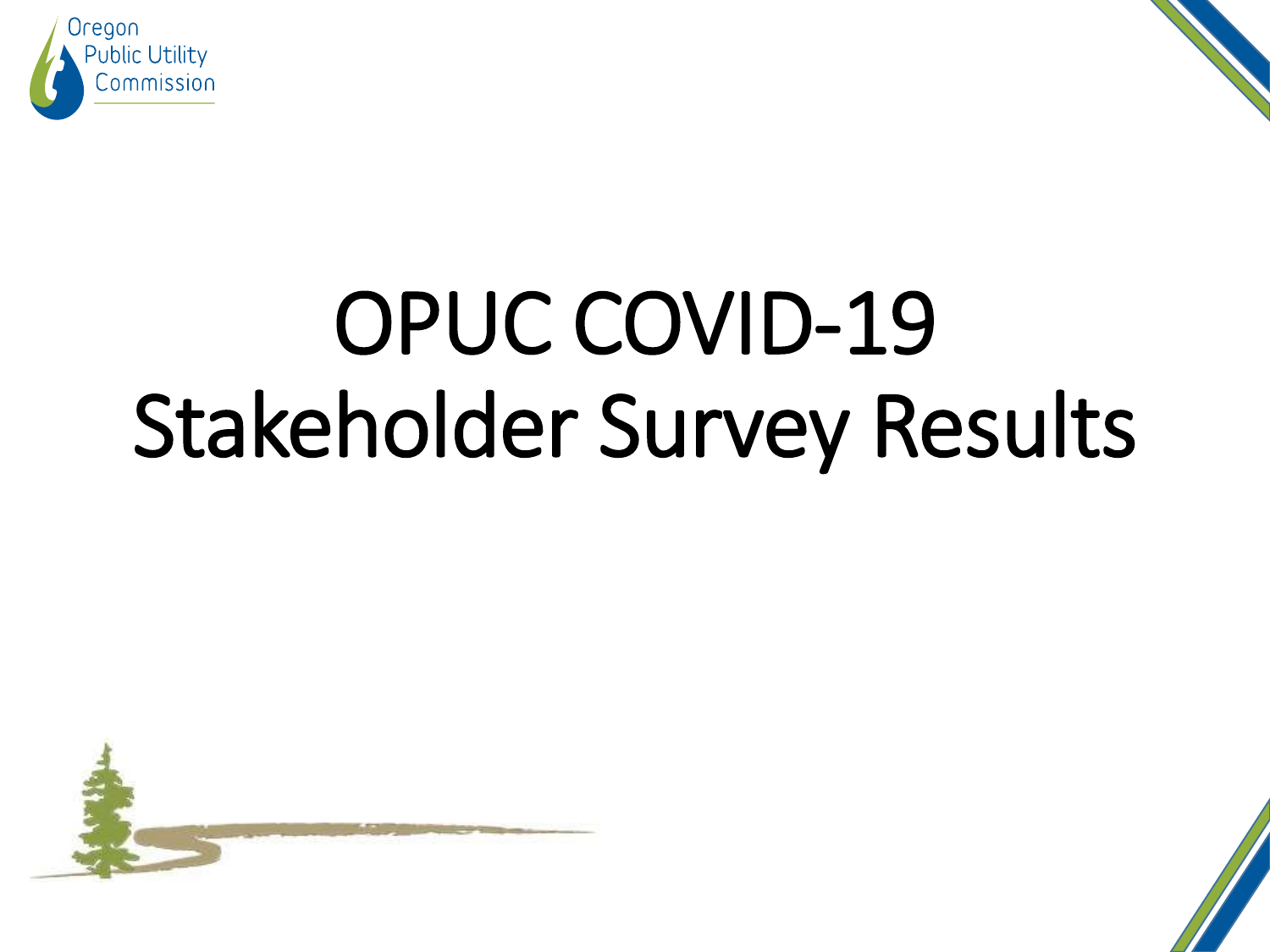

# What duration should Time Payment Agreements (TPA) be set at?

Oregon

**Public Utility** Commission

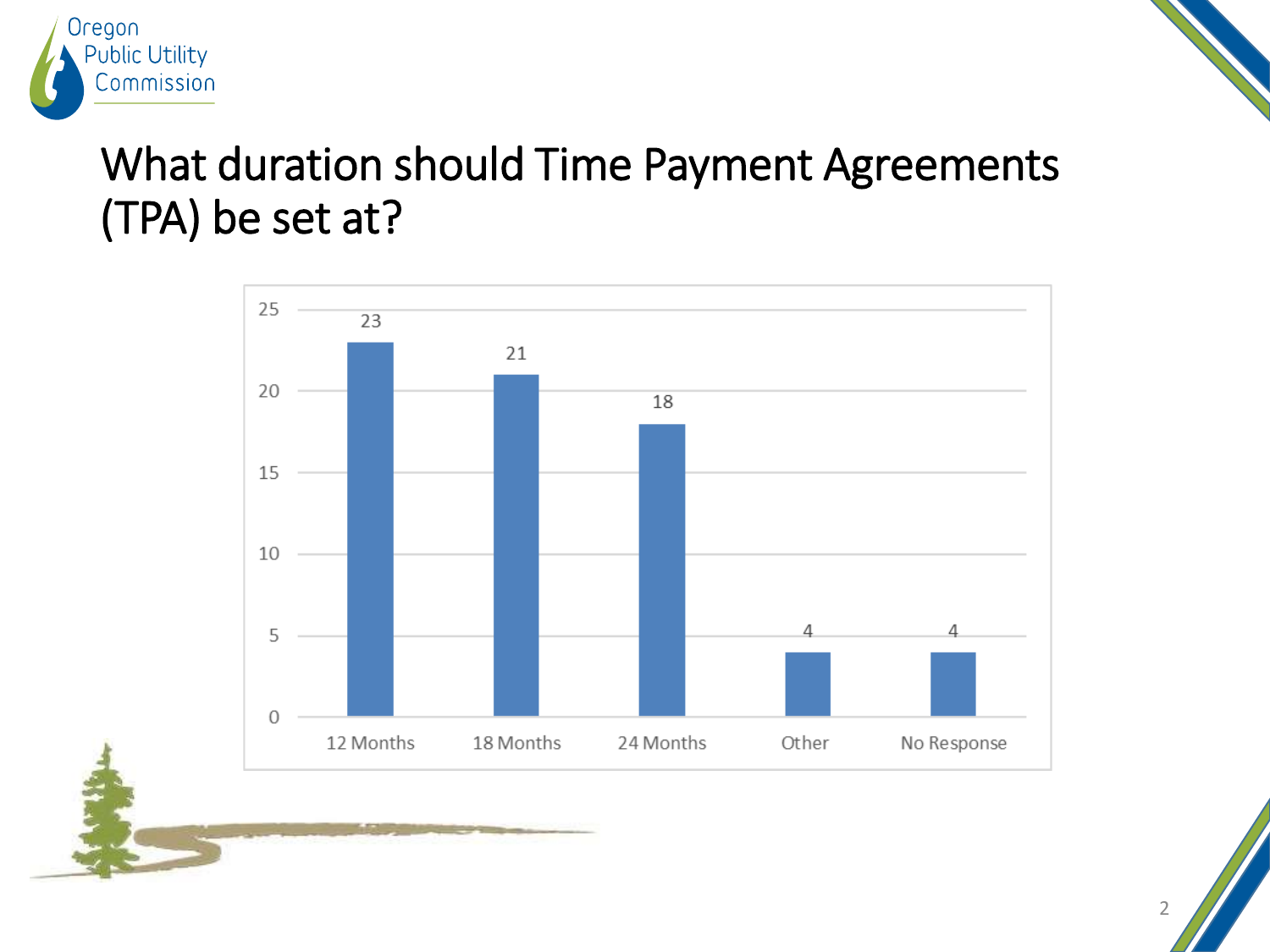

# How many times should a customer be able to break a TPA and renegotiate a TPA before the utility can start to disconnect?

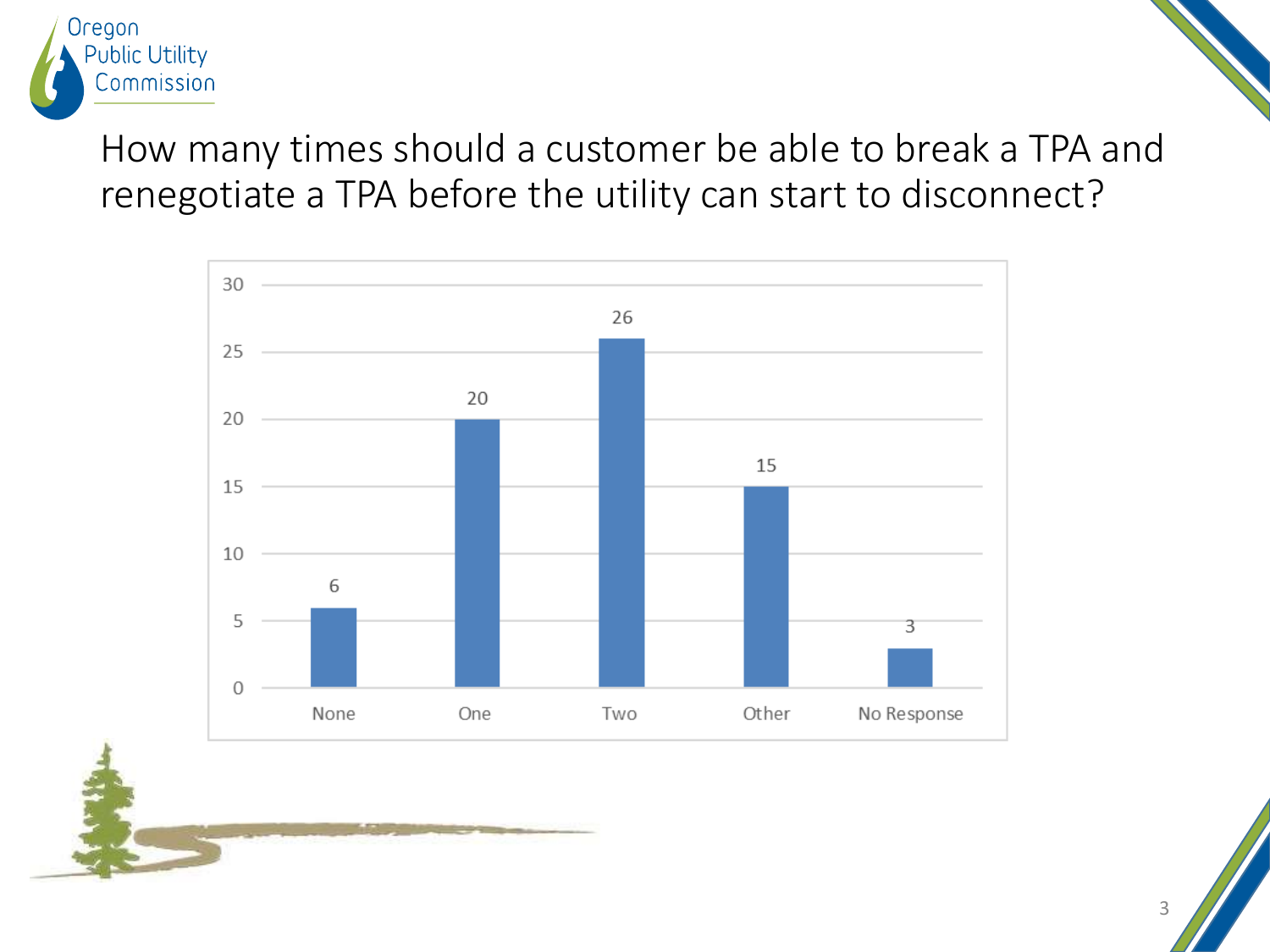

### Should utilities open equal payment plans to customers that currently have outstanding balances?



 $\Delta$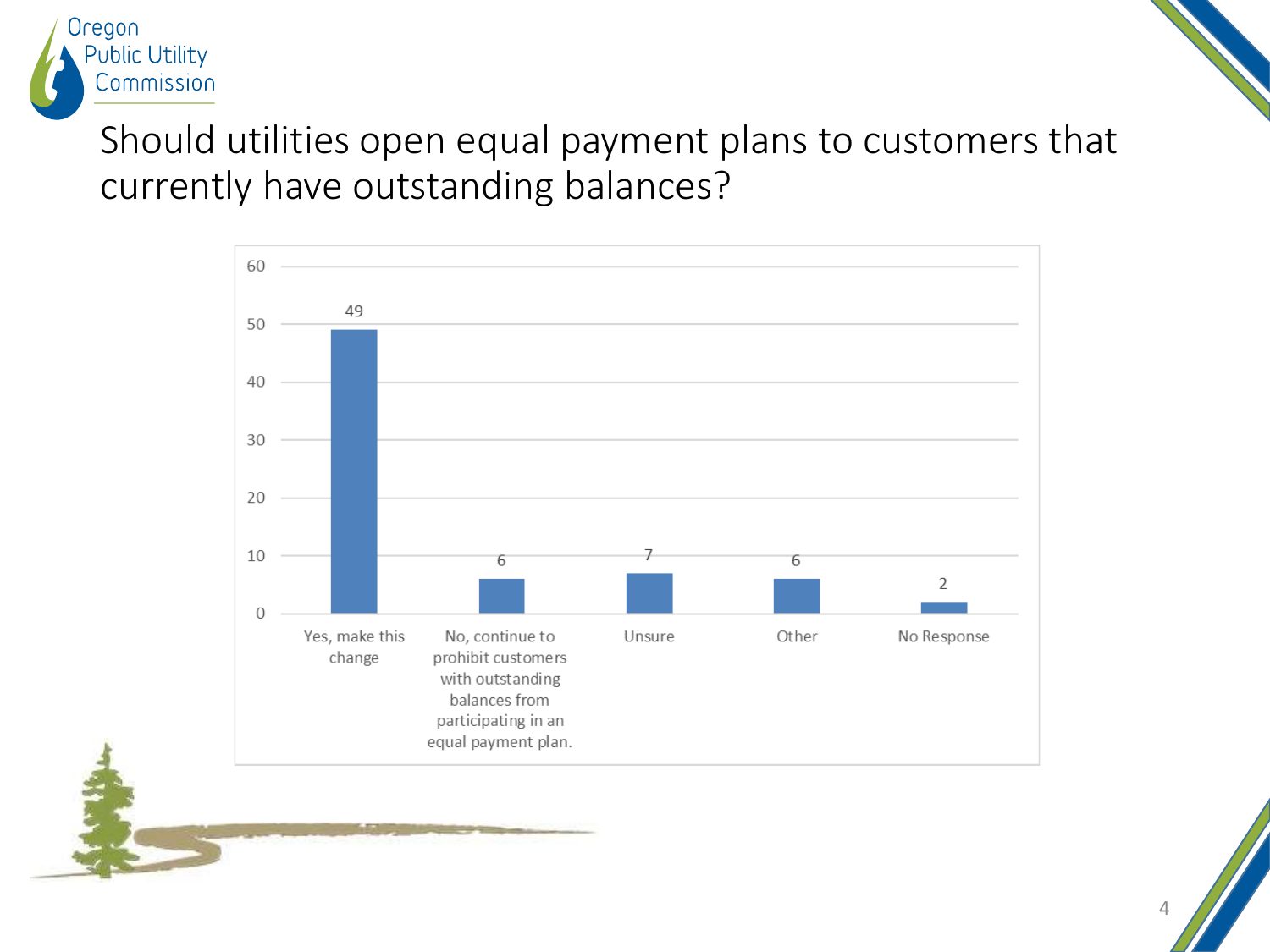

Should utilities establish a deferred payment plan for customers in arrears that pushes payments out to allow a customer who has a reasonable expectation of being able to provide payment in full by a certain date in the future?

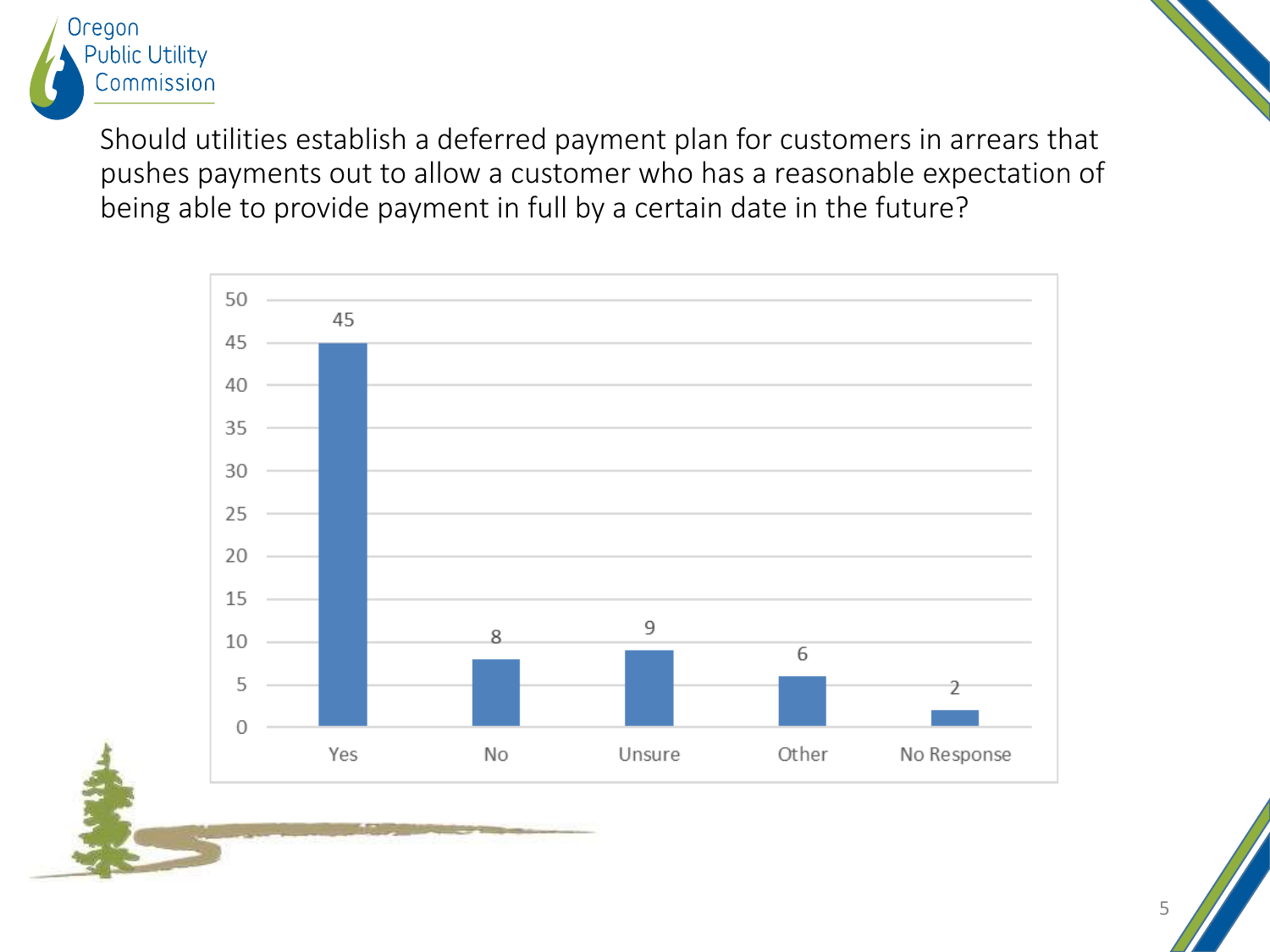

How long should repayment of the debt be delayed before the customer must begin to make payments on it?

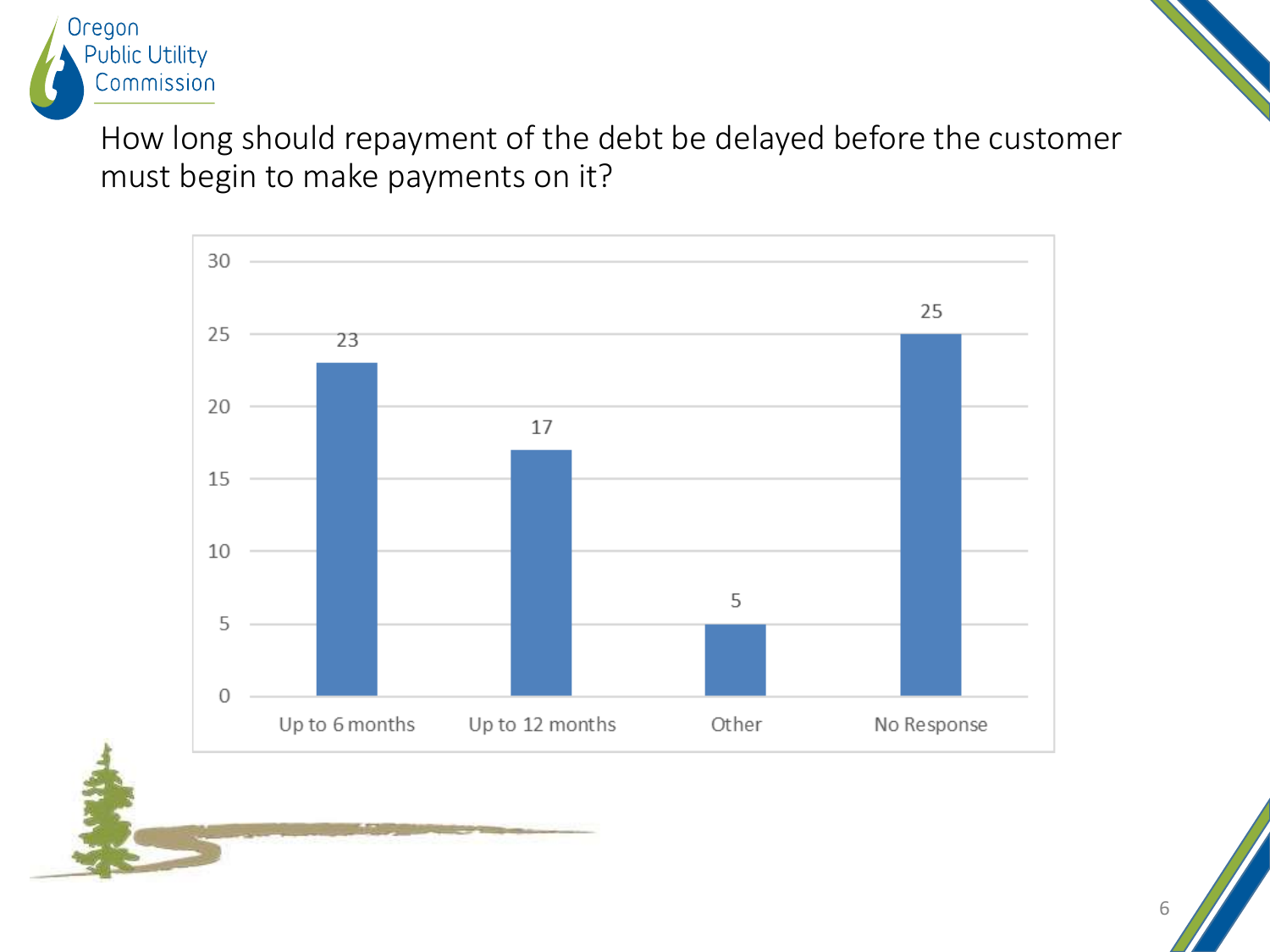

Concerning a deferred payment plan, how many months should a customer be allowed to fully satisfy (amortize) the debt?

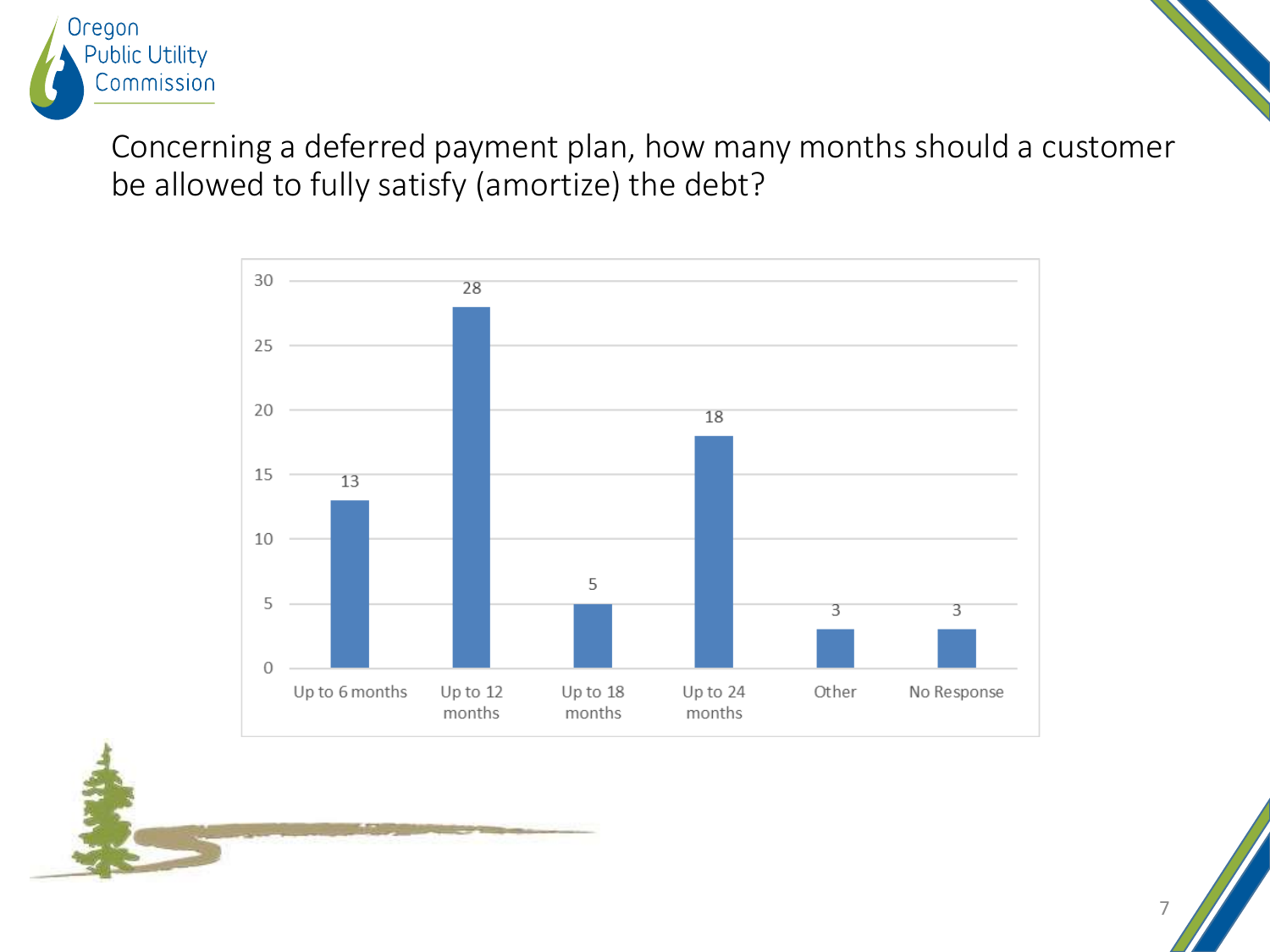

# Should interest be applied to deferred payment programs?

Oregon

**Public Utility** Commission

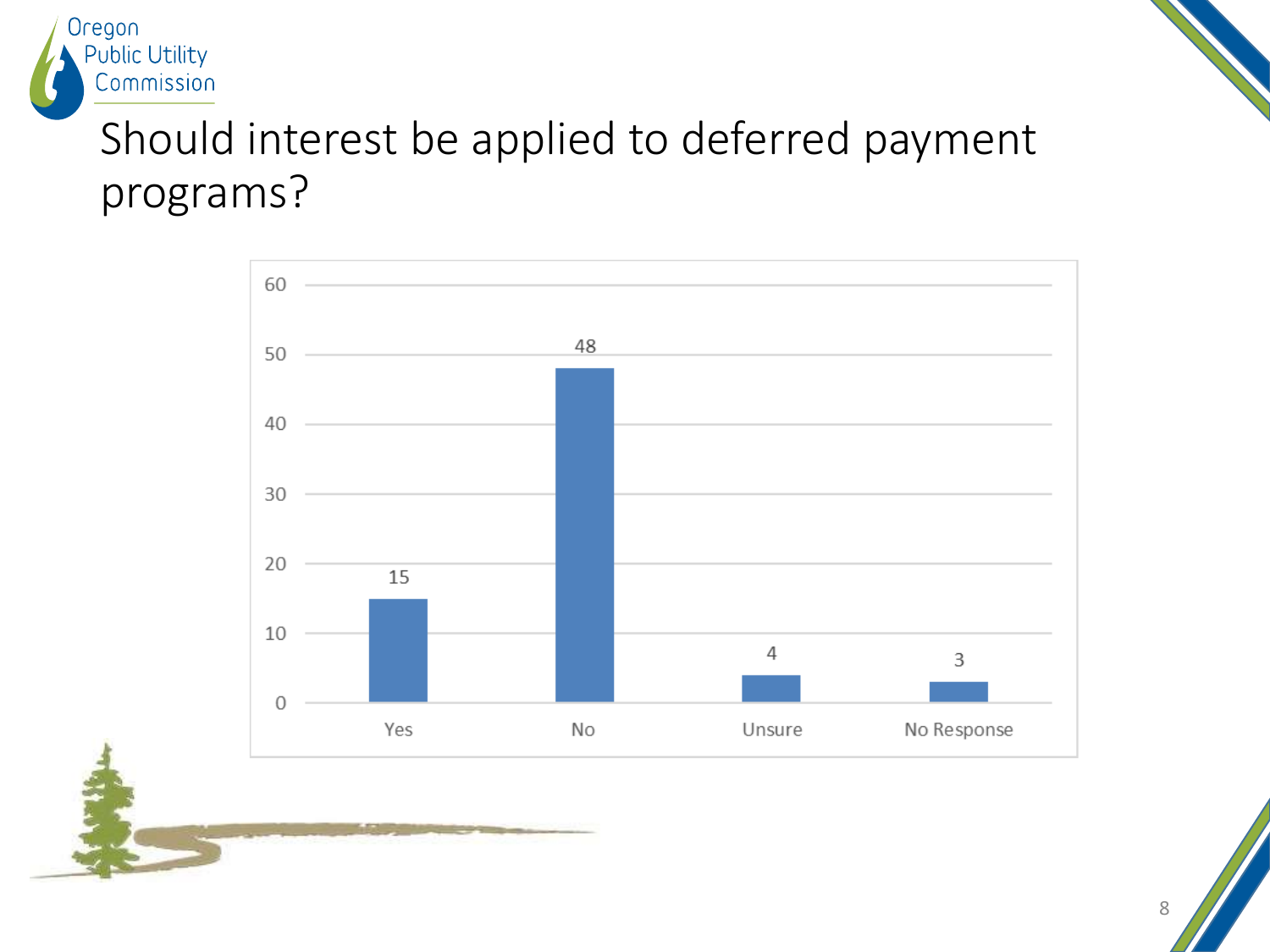

Should utilities put in place a tariff that allows some level of debt forgiveness if customers maintain current monthly payments?

Oregon

**Public Utility** Commission

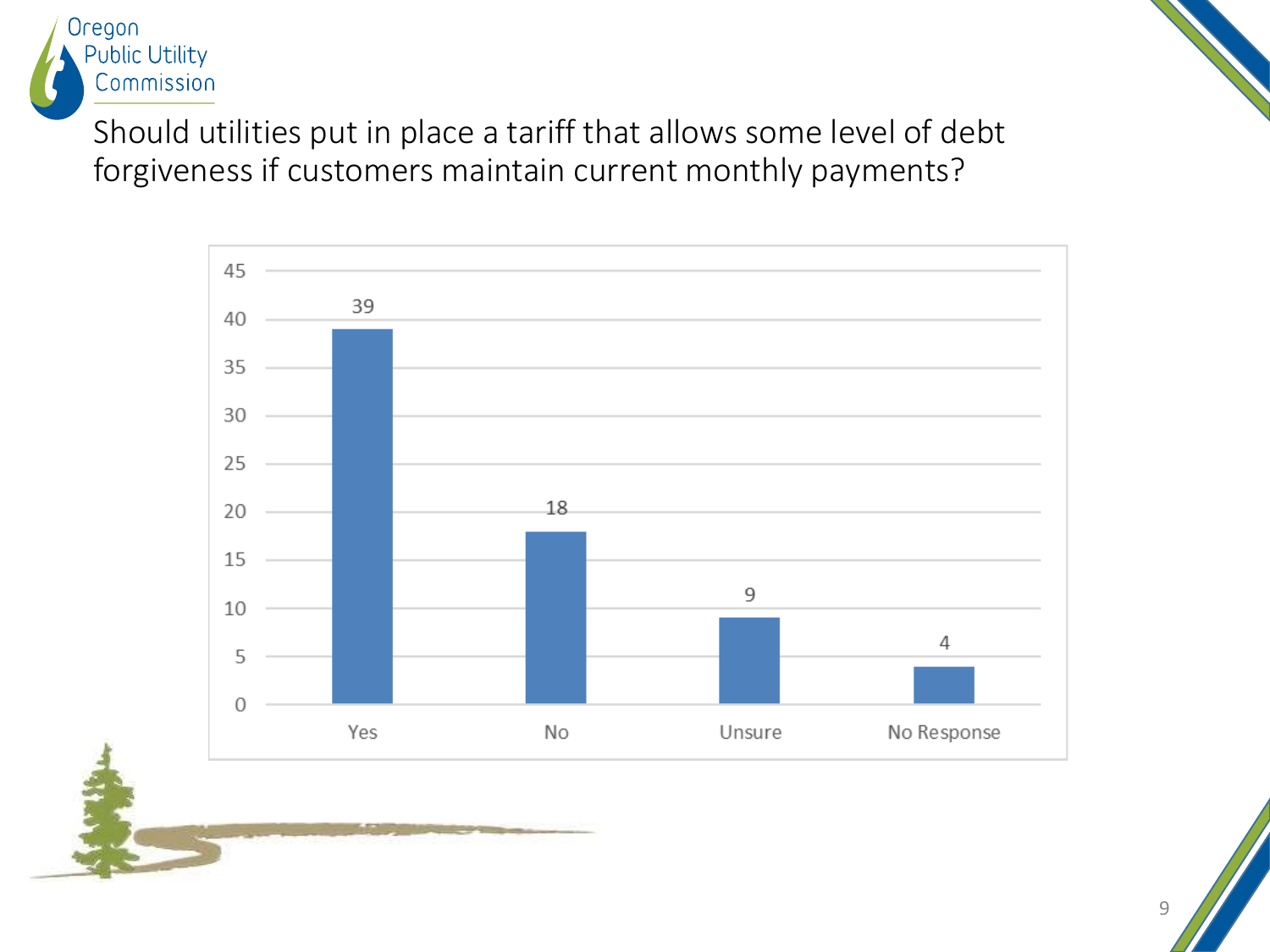

Considering such a tariff that allows some level of debt forgiveness, what duration of current payments should a customer be required to make to remain eligible for debt forgiveness?

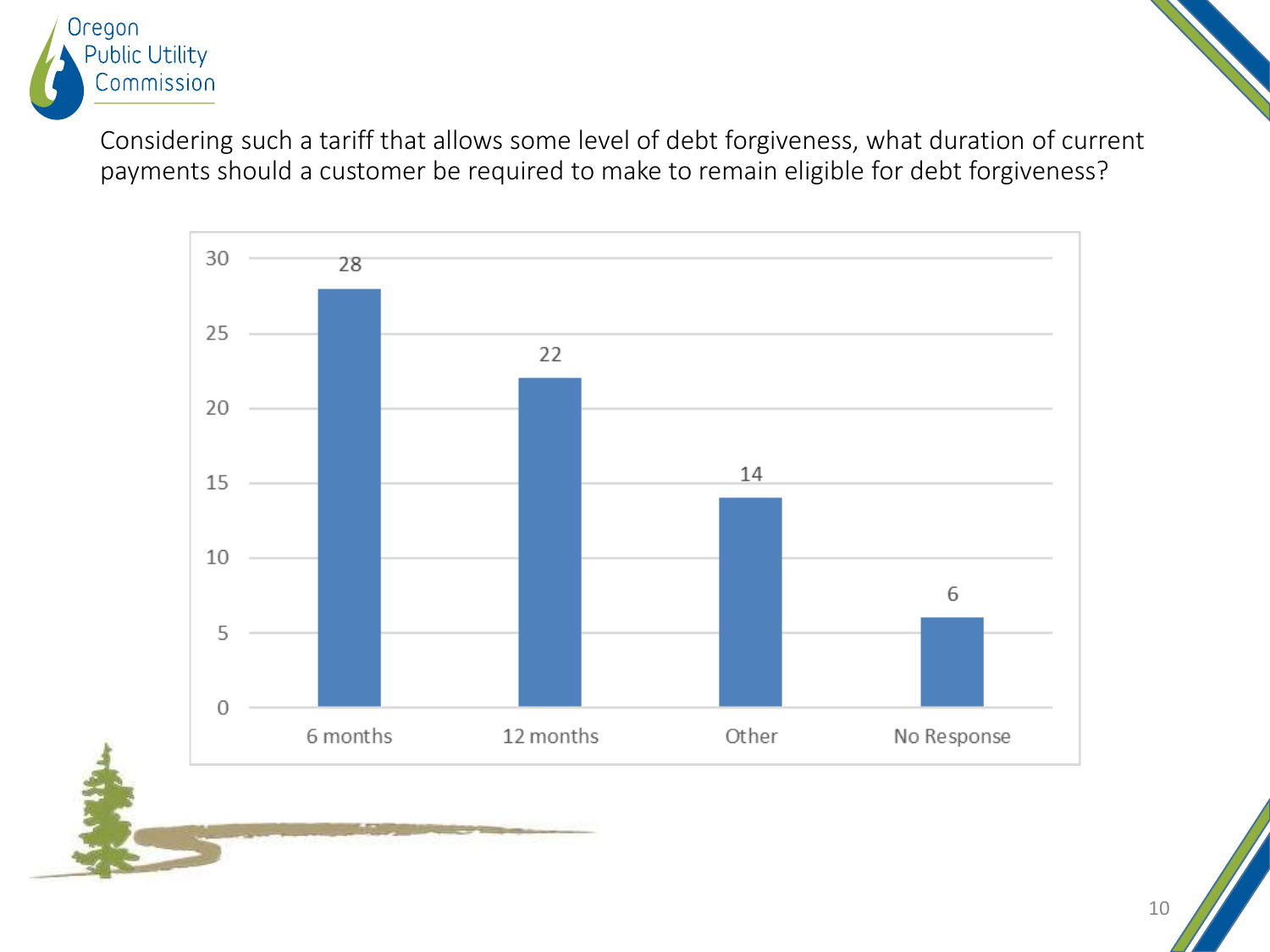

If utilities were to put in place a tariff that allows some level of debt forgiveness, what maximum level of debt should be forgiven?

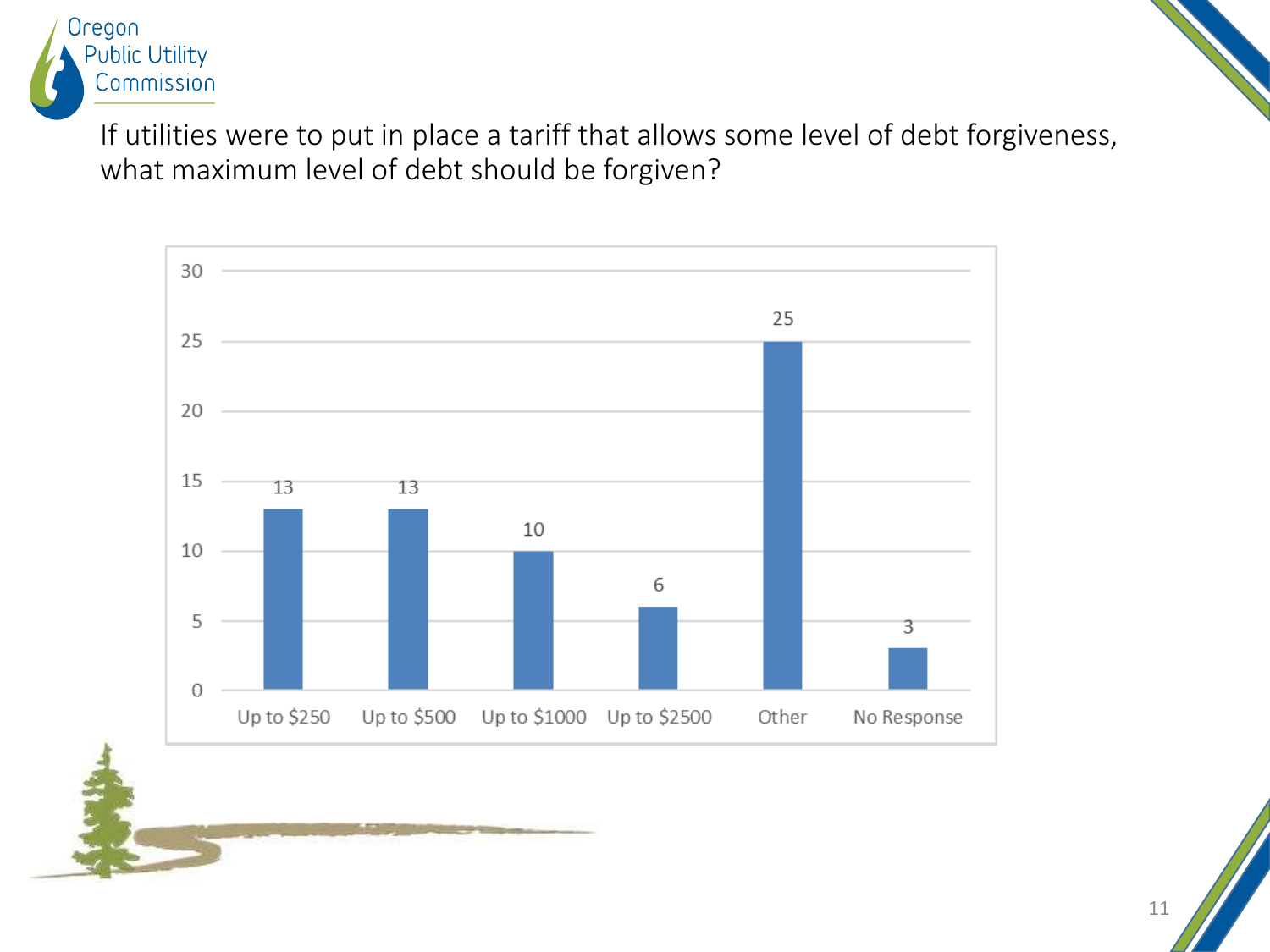

If utilities were to put in place a tariff that allows some level of debt forgiveness, what customers should be eligible for some level of debt forgiveness?

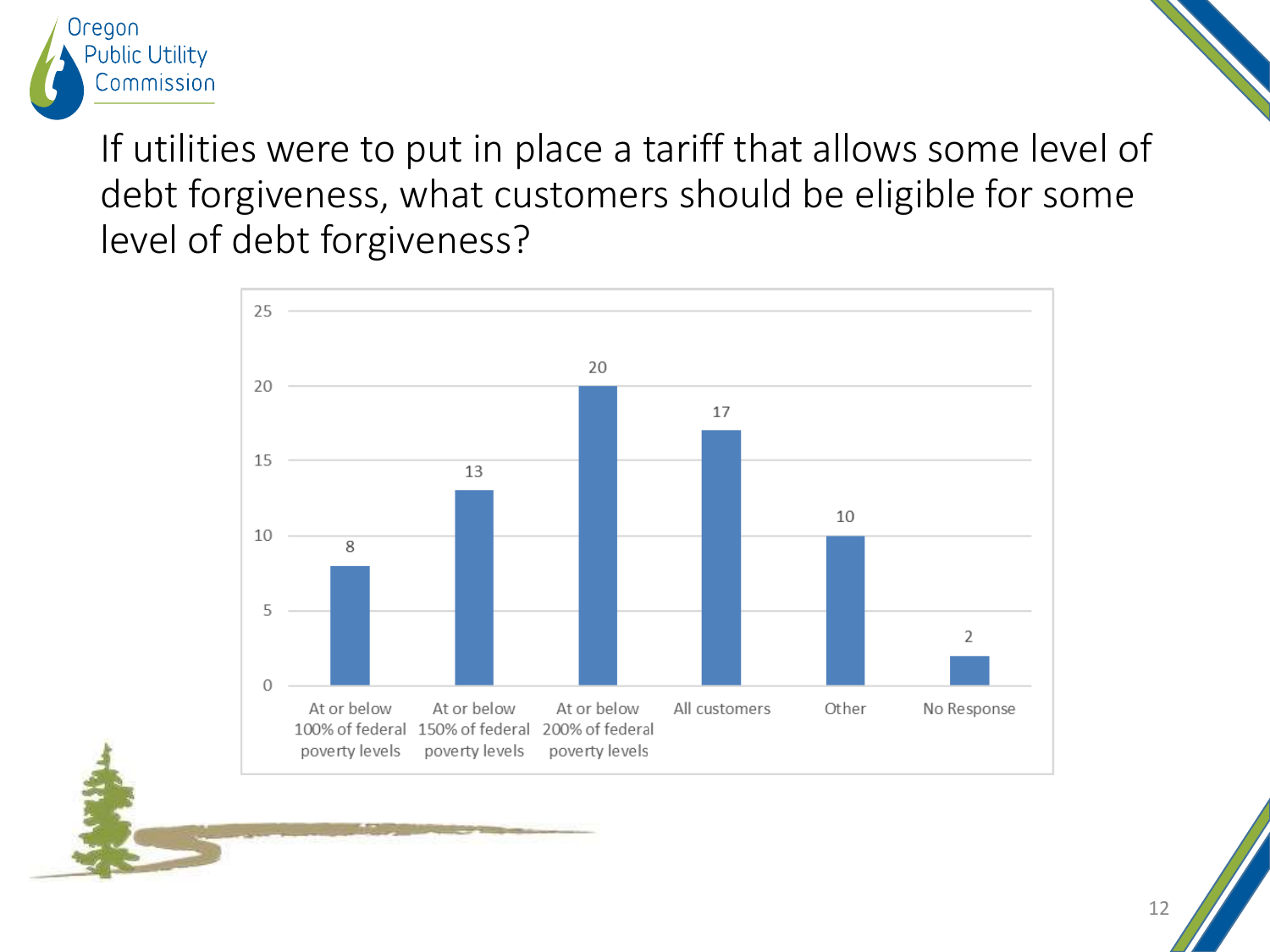

If utilities were to put in place a tariff that allows some level of debt forgiveness, how many times should a customer be allowed to miss a monthly payment before losing the benefit of debt forgiveness?

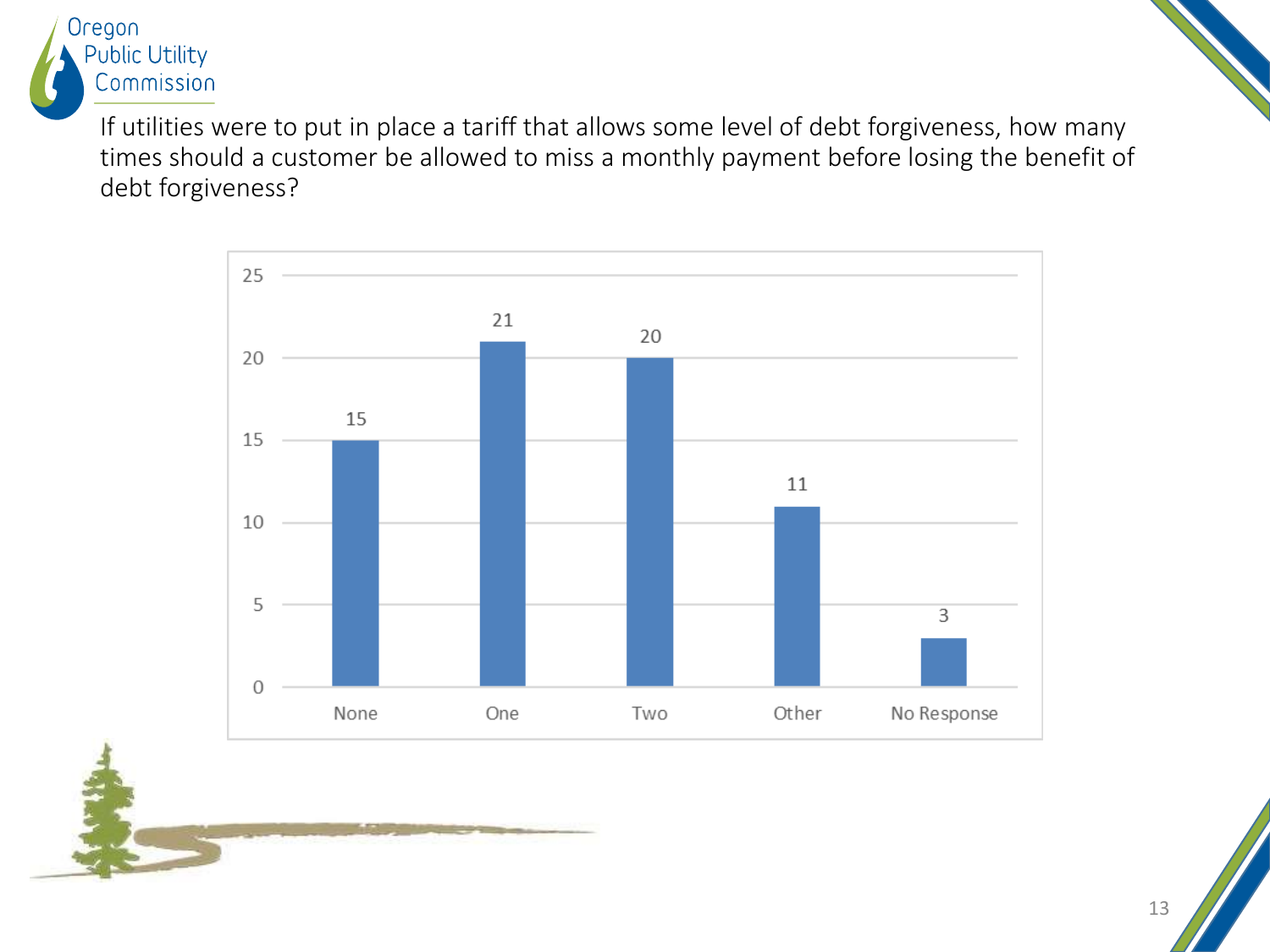

How should utilities be able to recover bad debt beyond what was included in its last General Rate Case? \*



\*Respondents could select multiple answers, therefore total responses surpass 70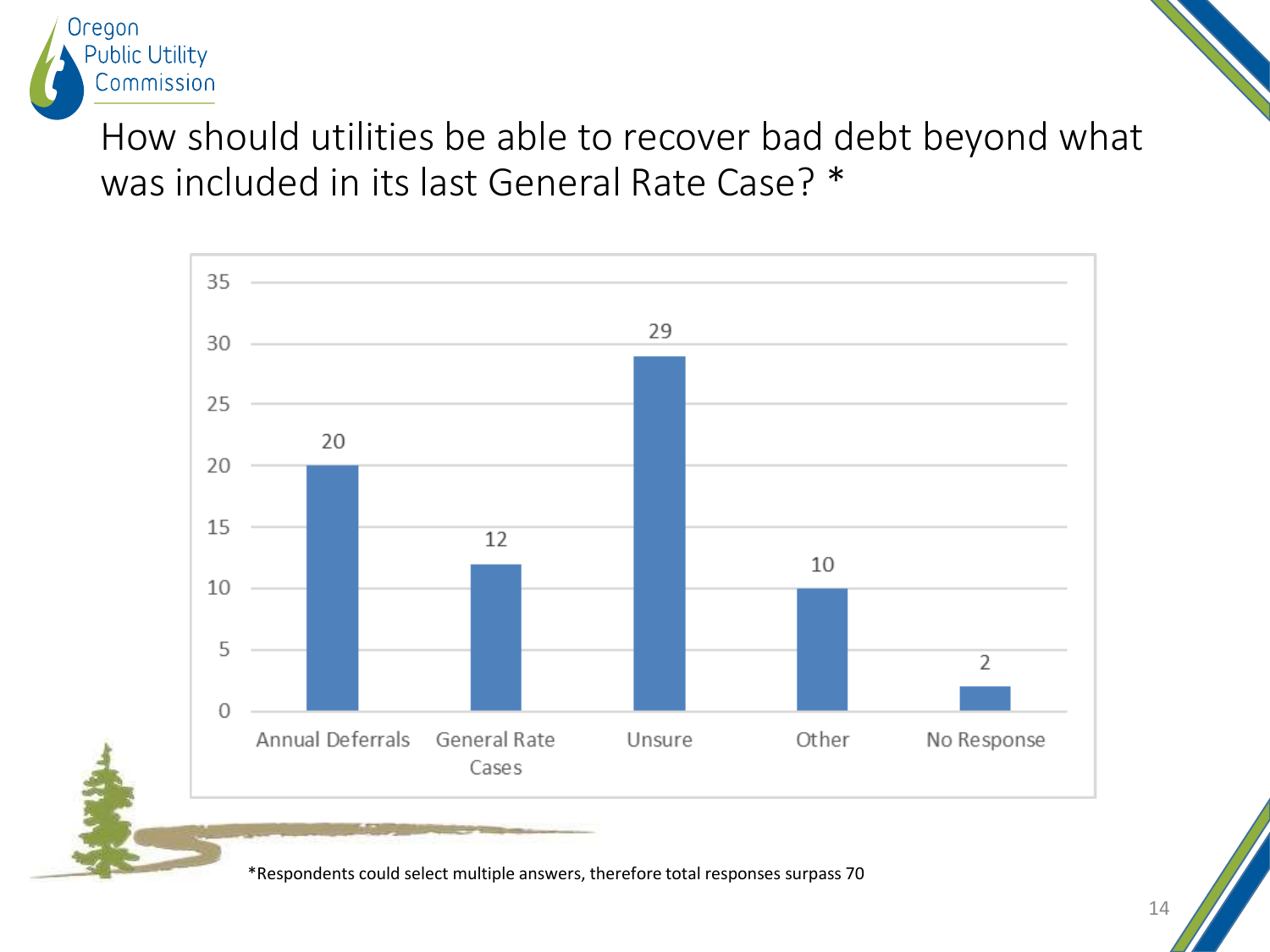

OAR 860-021-0405 requires utilities to attempt to contact a customer in person or via phone the day the energy utility expects to disconnect service (3 days if remote d/c capability). Should the utility be required to make additional contacts prior to disconnection?

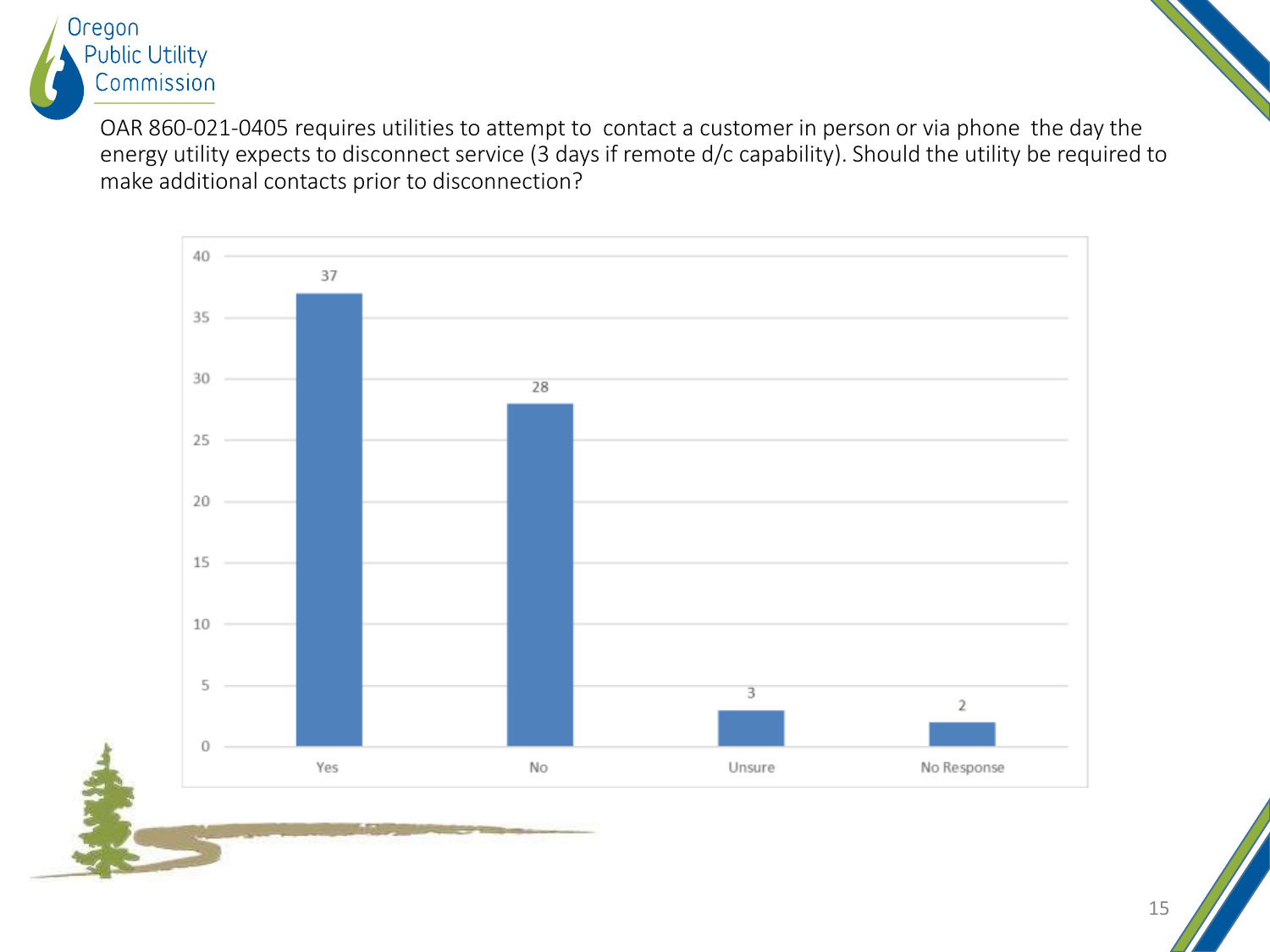

# What additional steps should utilities take prior to disconnection?\*

Oregon

**Public Utility** Commission



\*Respondents could select multiple answers, therefore total responses surpass 70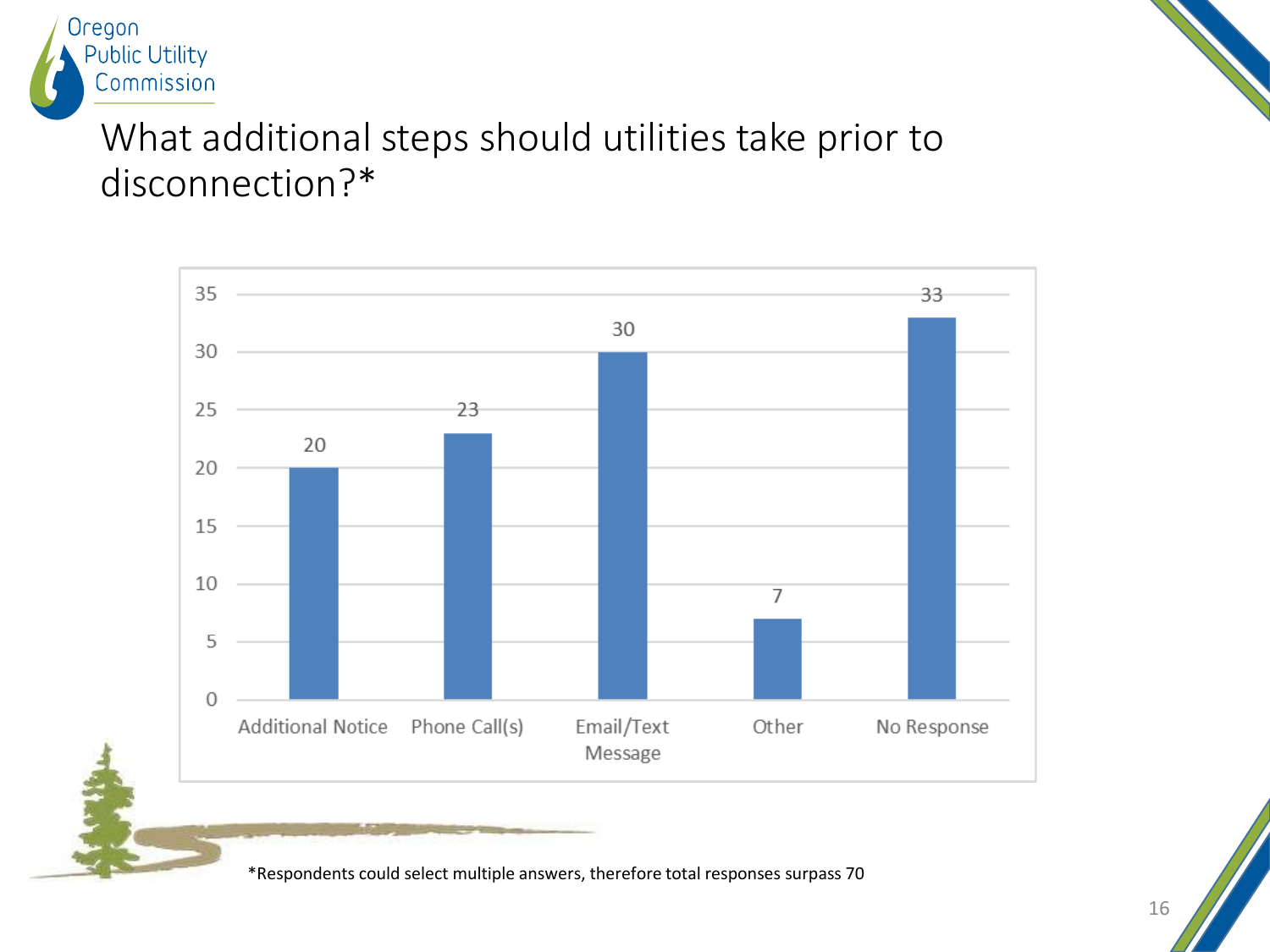

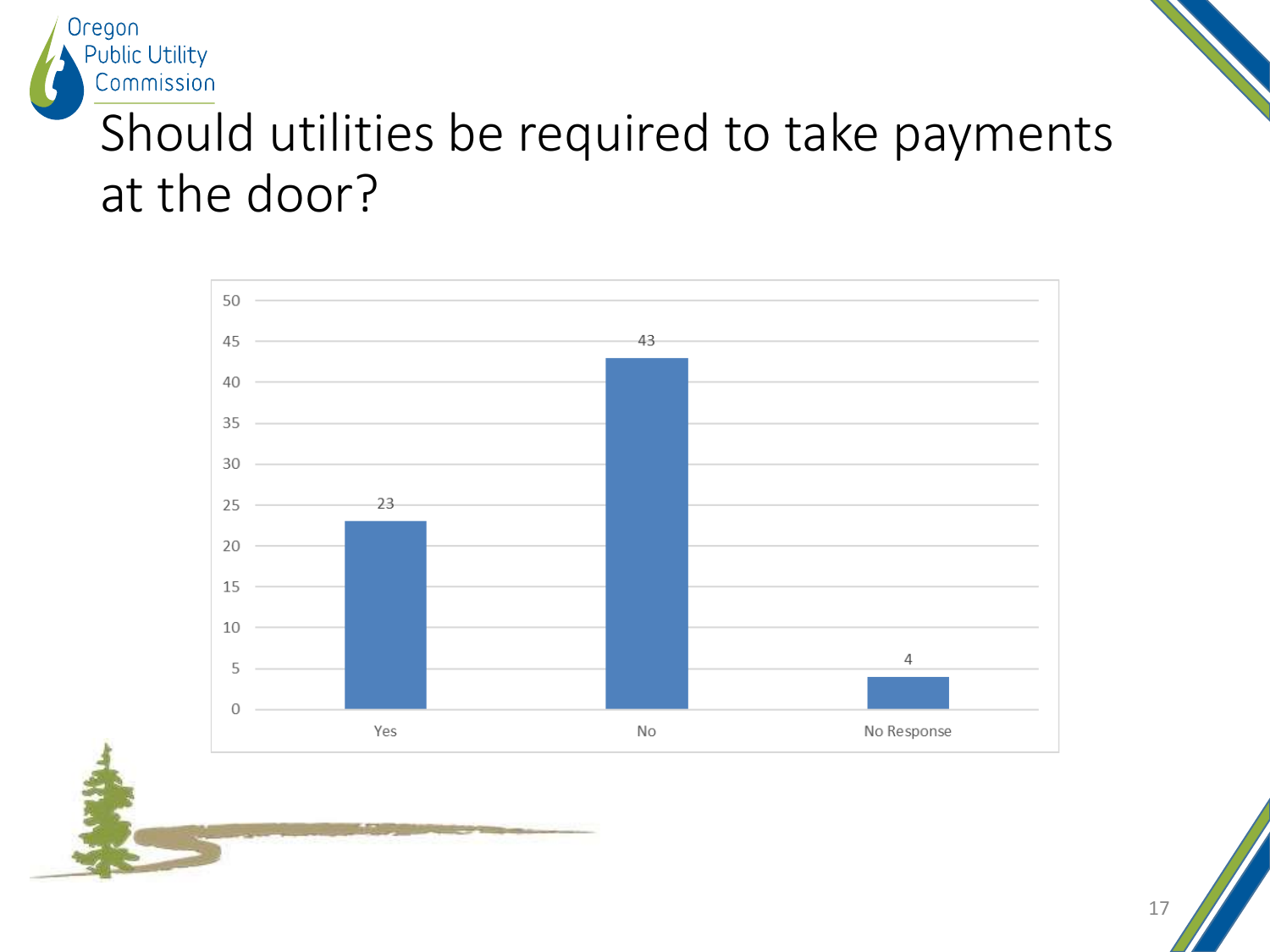

Should utilities permanently suspend late payment fees, interest, and bank-card payment fees to customers certified as low income by Community Action agencies?

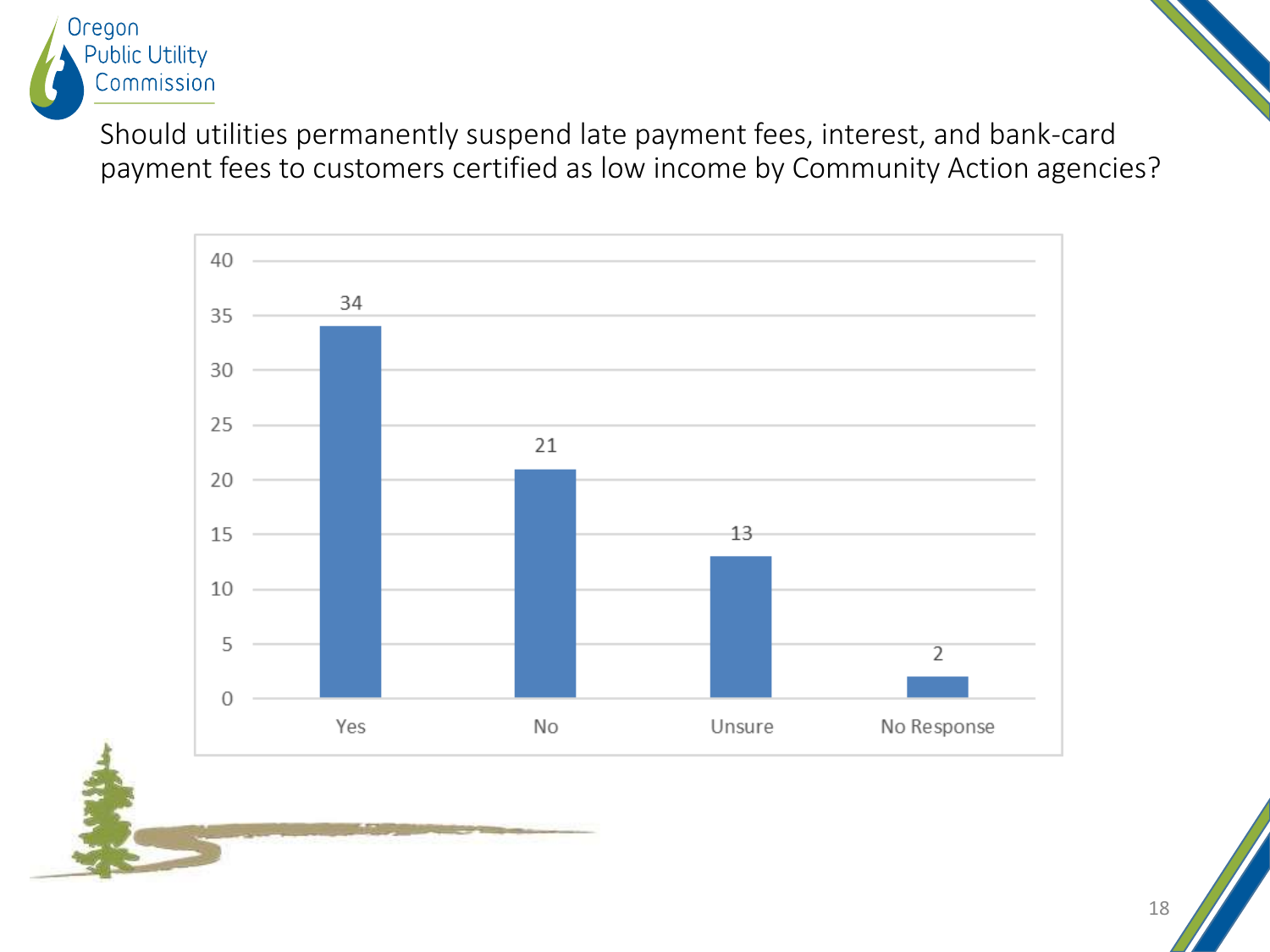

Should Natural Gas Companies' Public Purpose Charge (PPC) be increased to allow more funding for low income programs?

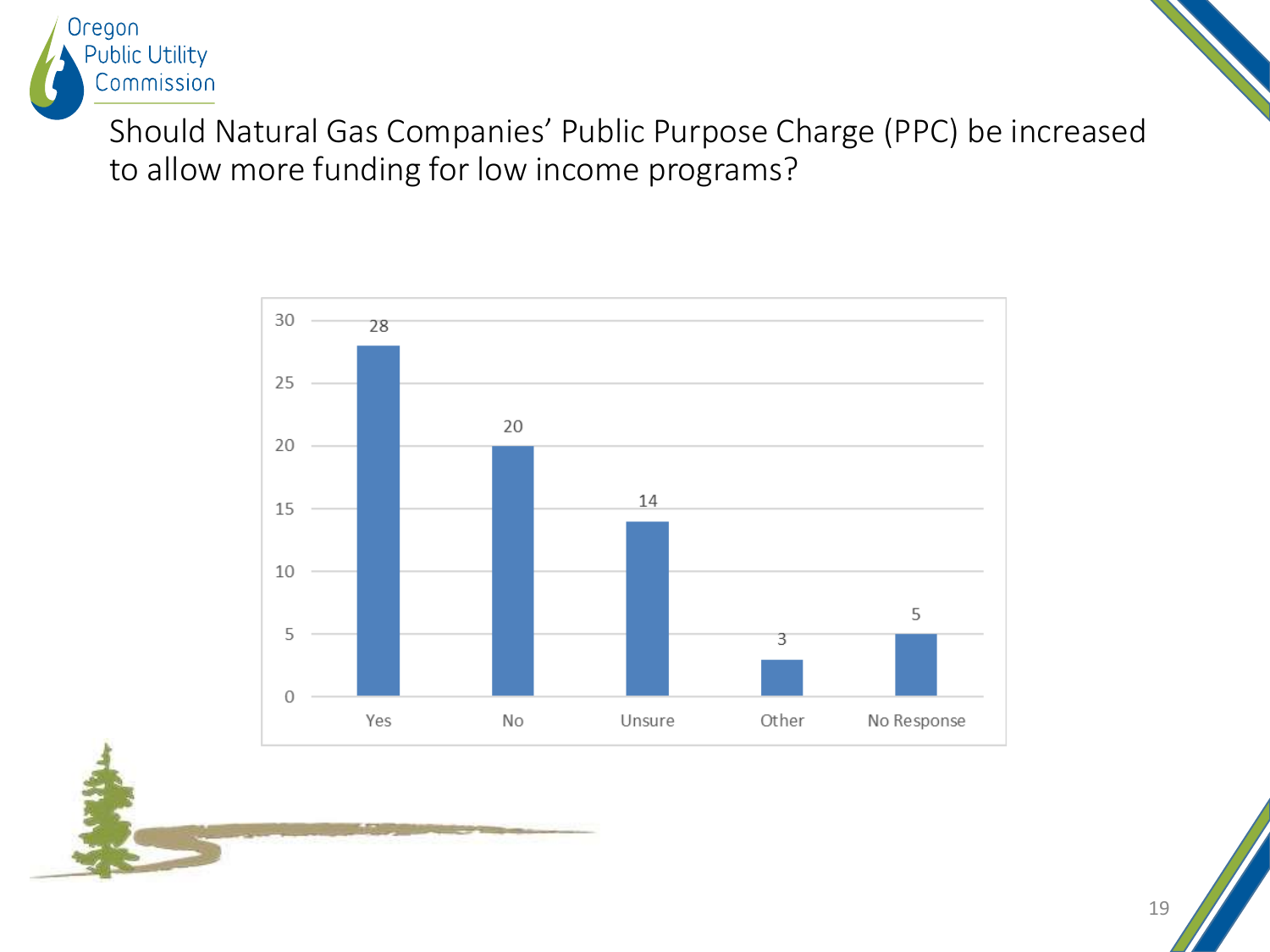



#### What percent should the PPC be increased to?

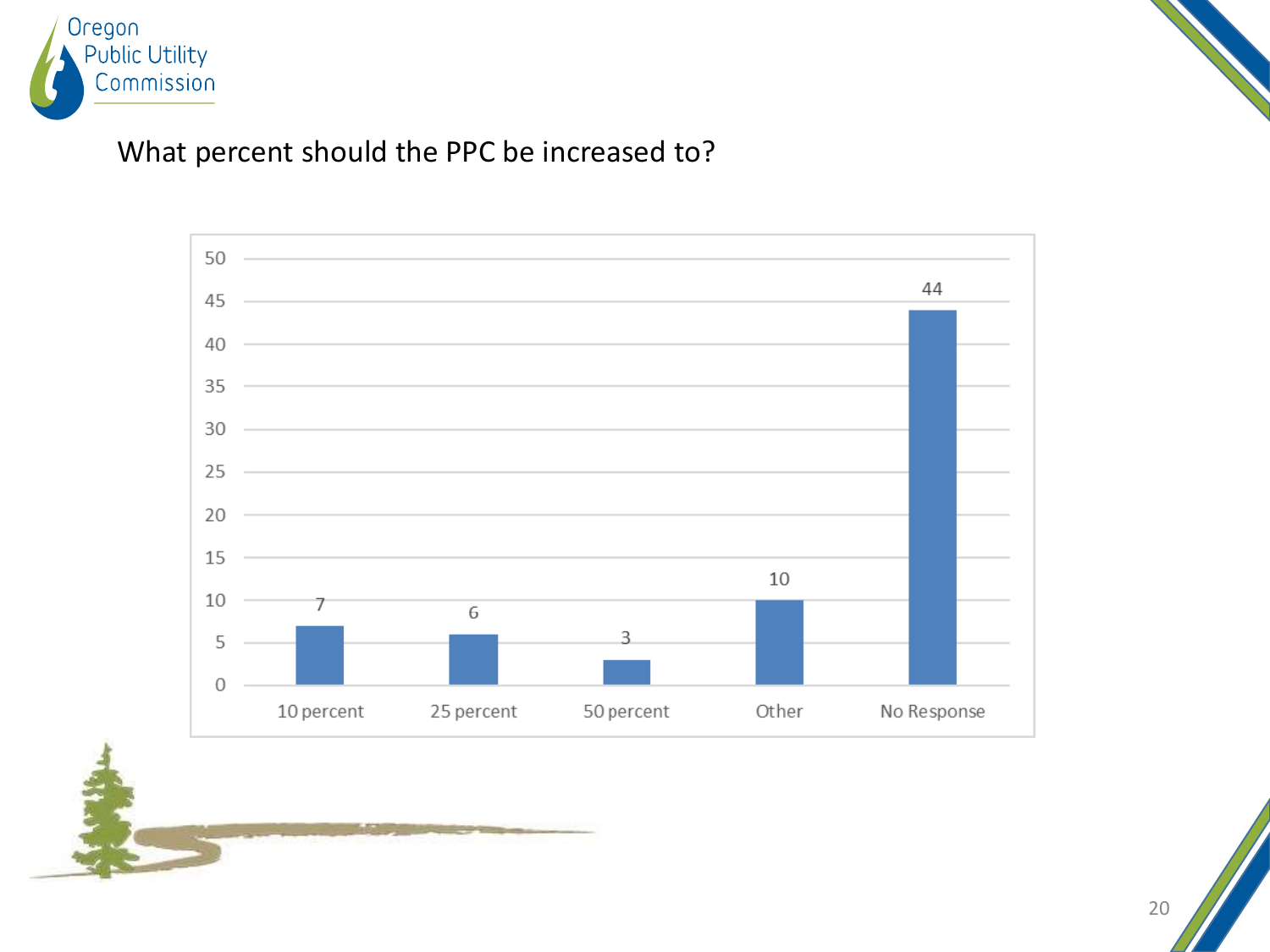

Should the Commission relax certain cost effectiveness tests to allow the Energy Trust to invest more heavily in low-income weatherization and other energy efficiency initiatives such as ductless heat pumps beyond what is cost-effective?

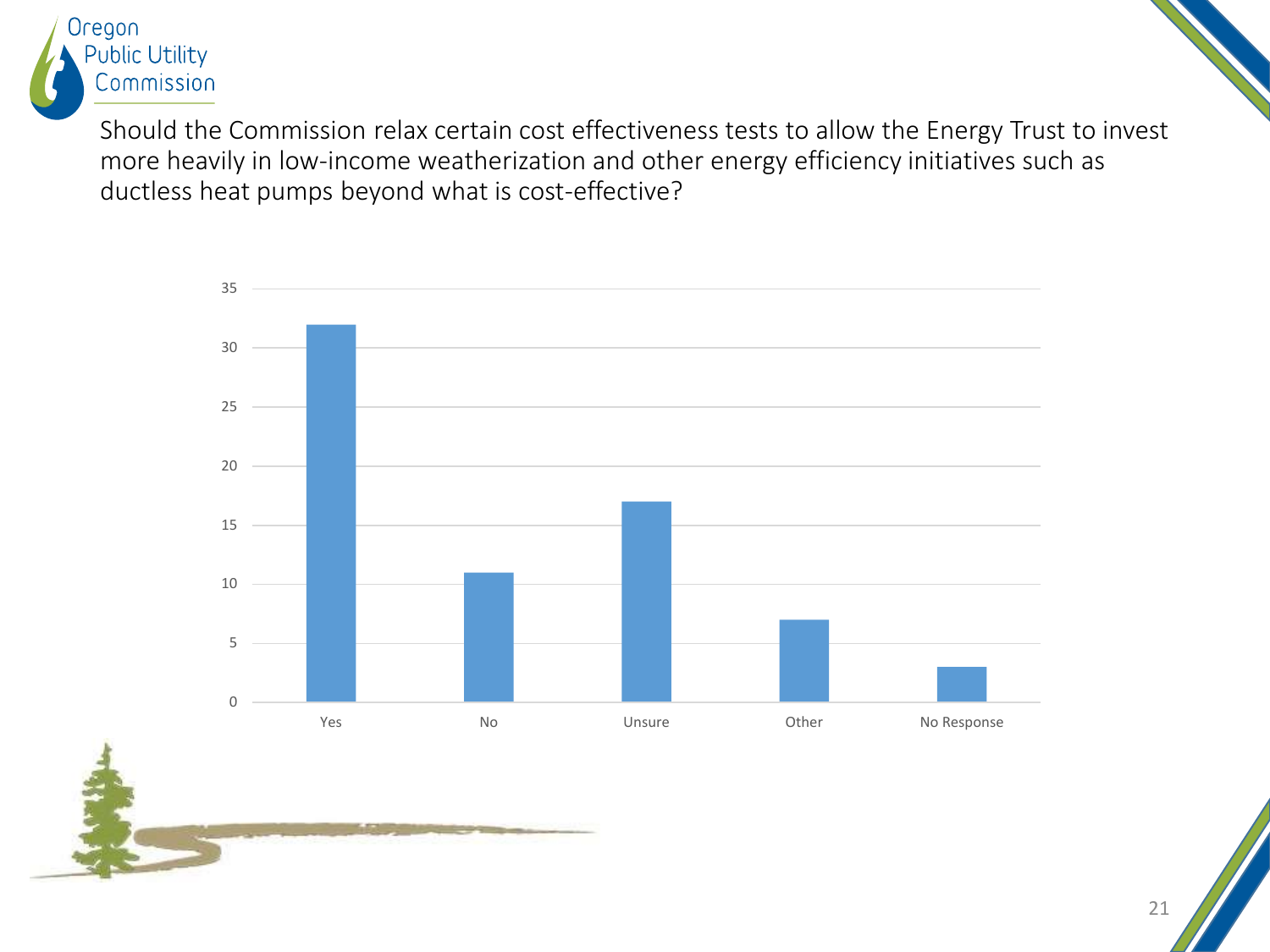

What enhanced reporting should the utilities be providing to the Commission and stakeholders above the current disconnect reports?\*



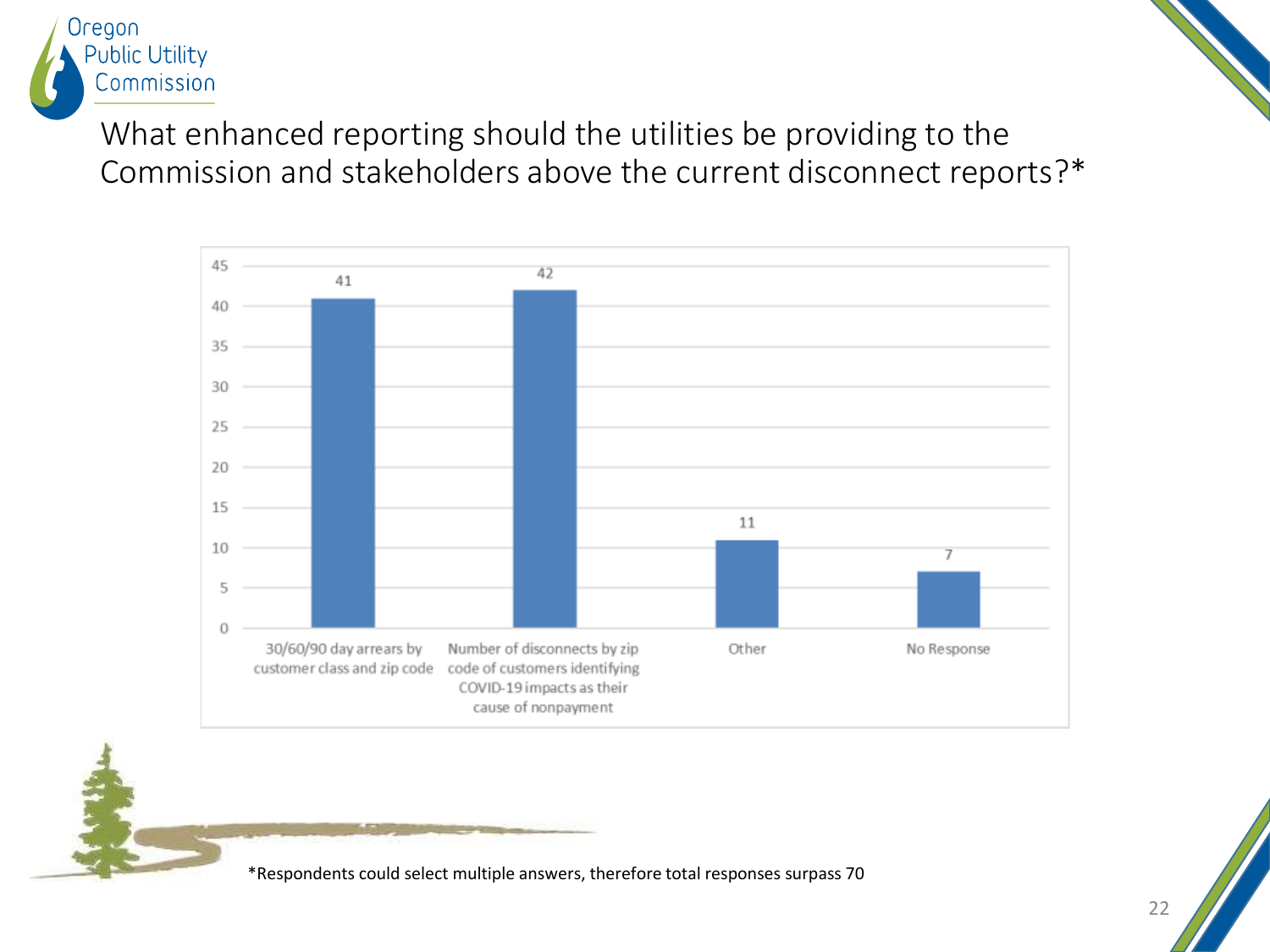

# When should the disconnection process be started (including all notifications)? \*



\*Respondents could select multiple answers, therefore total responses surpass 70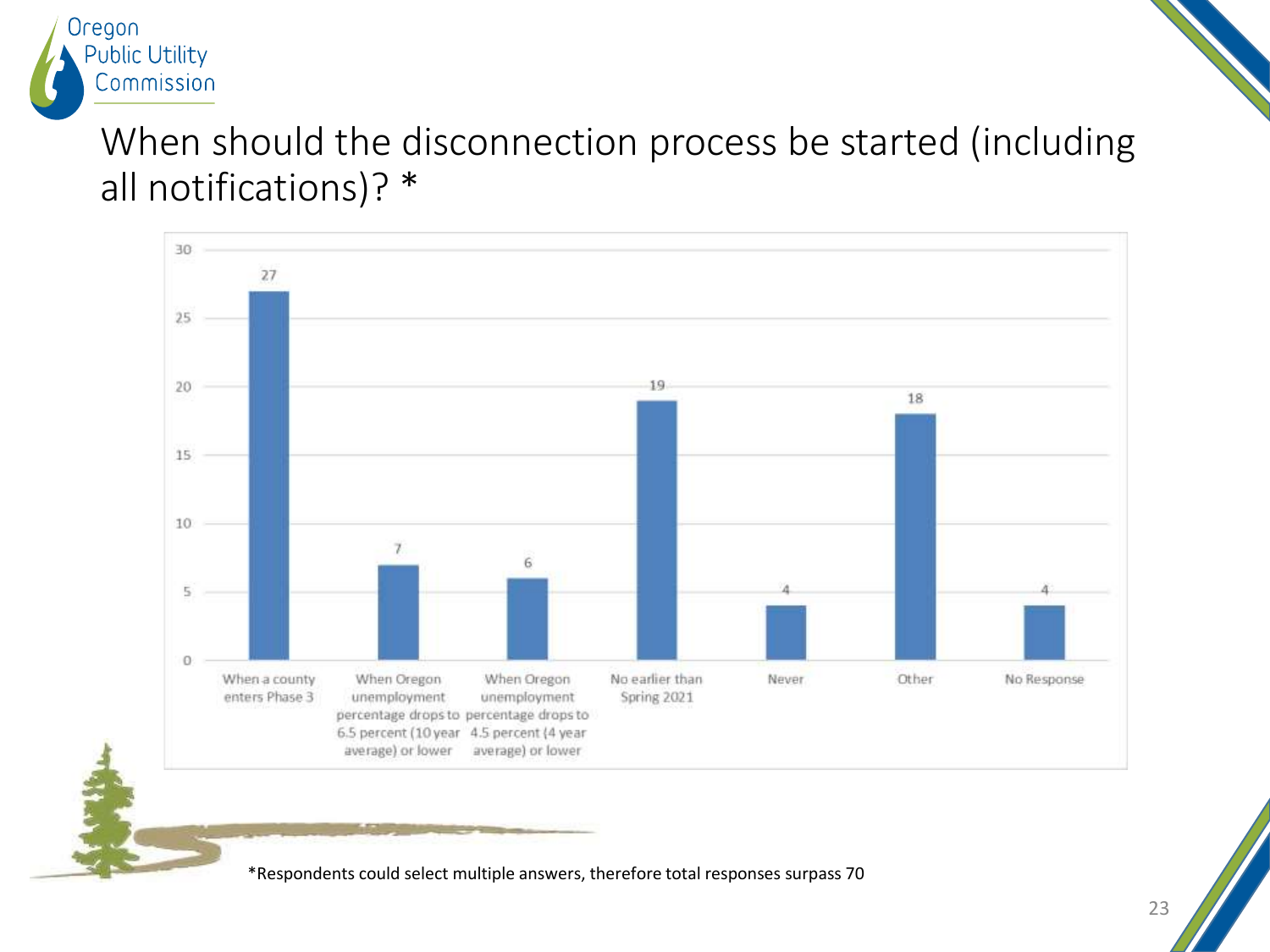

If a utility resumes disconnections, and a county subsequently reverts to an earlier Phase, should disconnects in that county be suspended again?

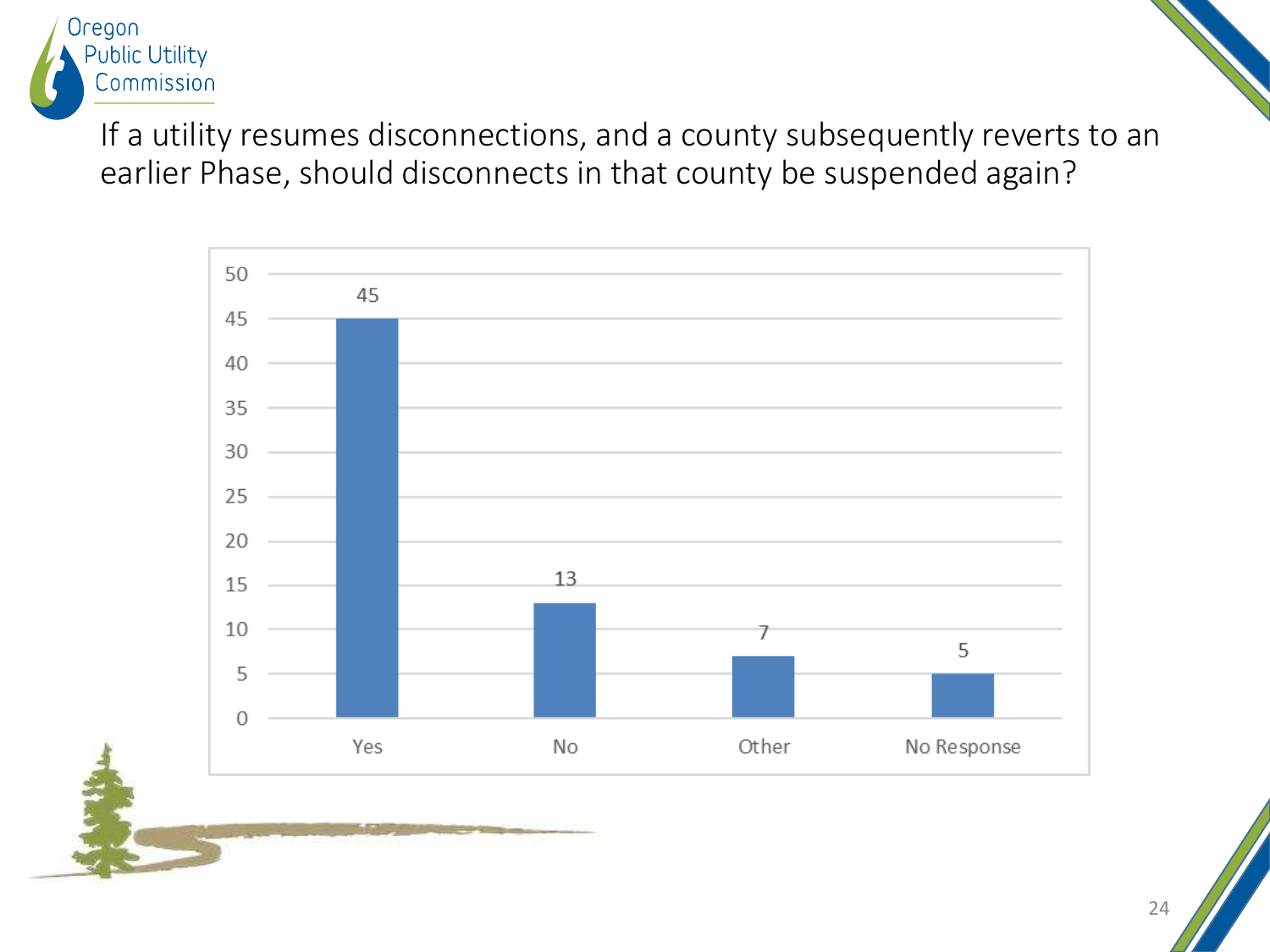

In response to COVID-19, other businesses are suspending late fees, collection activities, evictions, etc. (e.g. credit card and mortgage companies). Which of the following statements do you feel is most accurate?

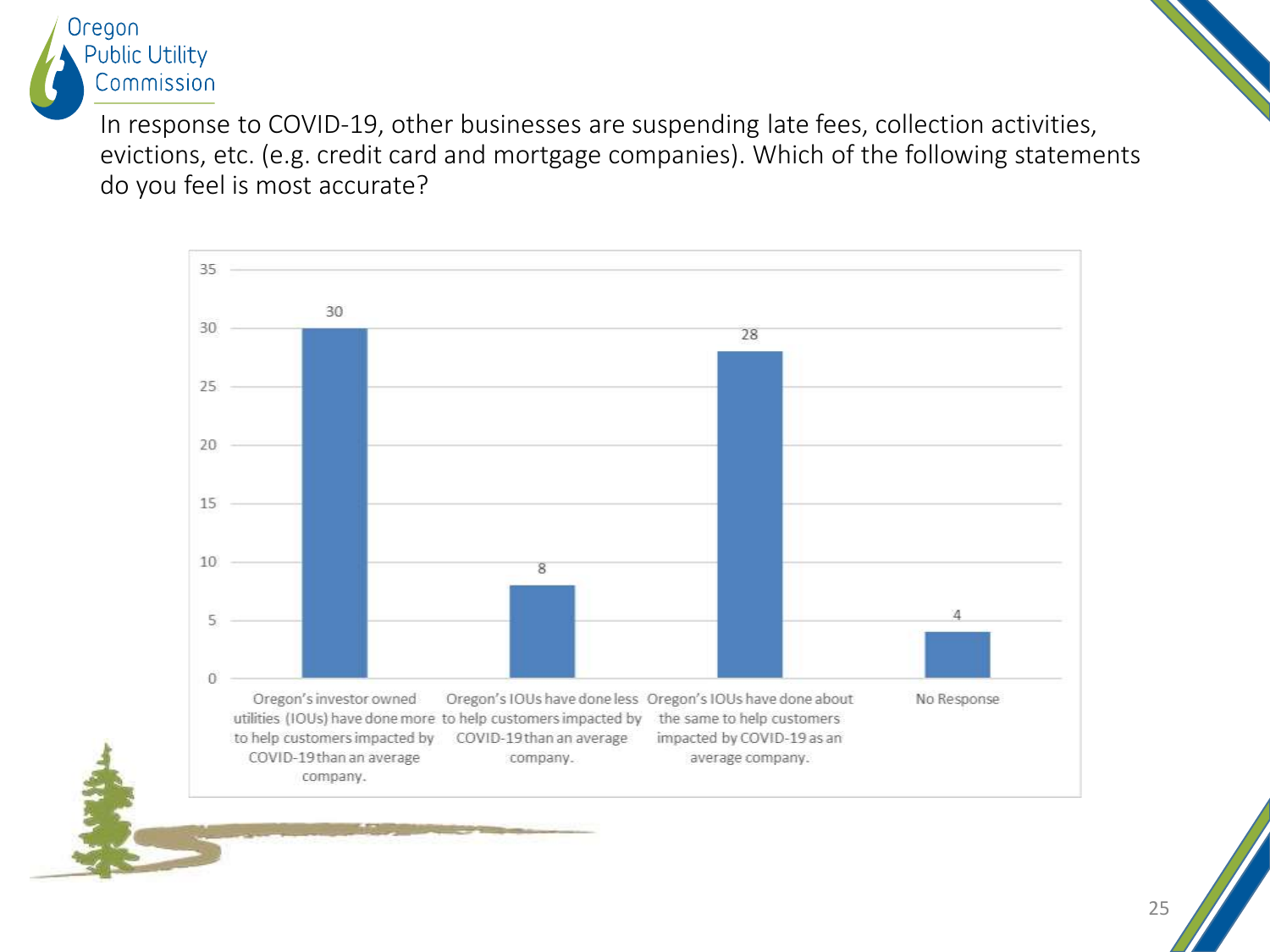

In relation to the previous questions, which statement do you feel best captures your values?